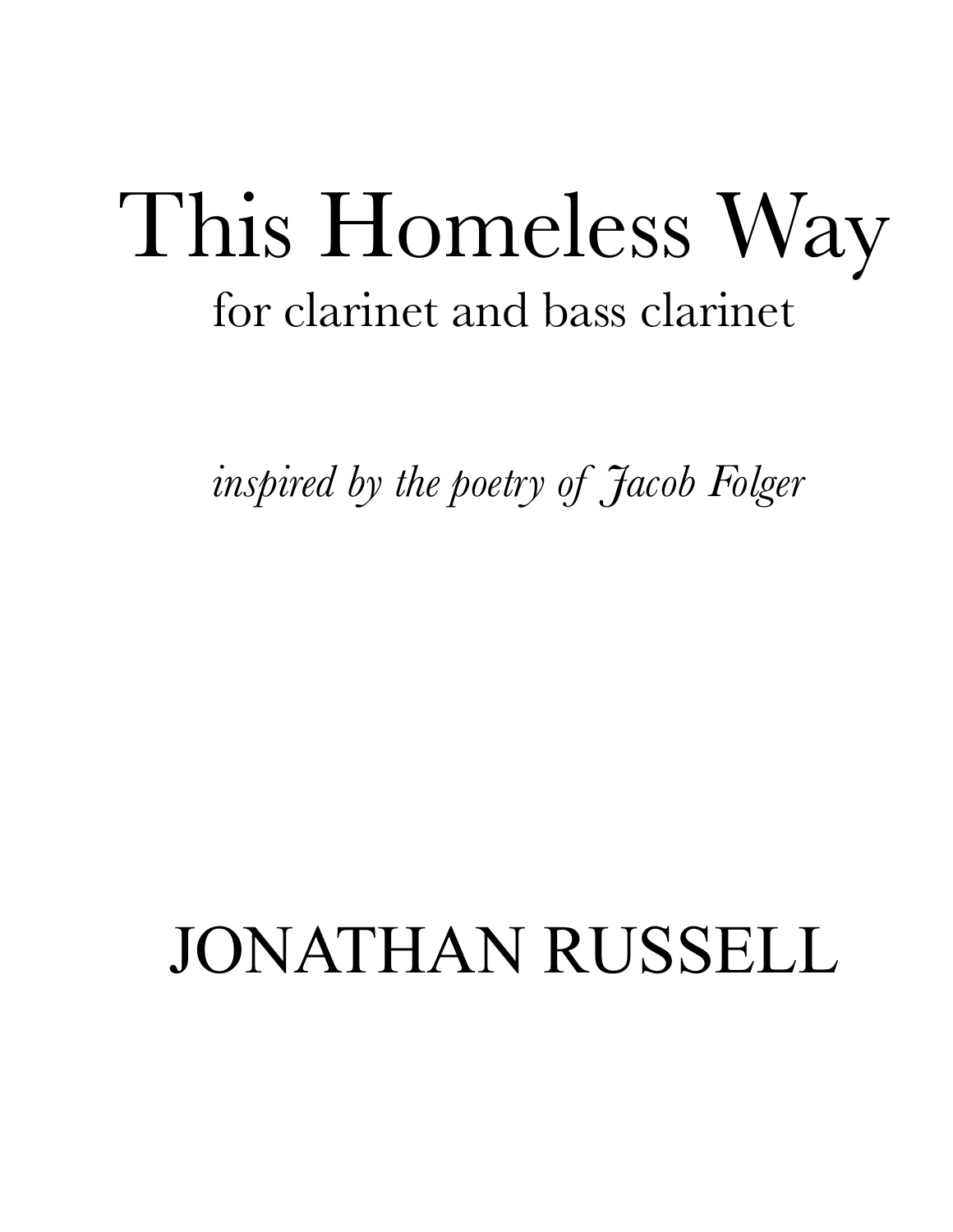# **This Homeless Way** (2018)

for Bb clarinet and Bb bass clarinet

Duration: c. 9:30

Commissioned by the Égide Duo: Joshua Gardner, clarinet and Stefanie Gardner, bass clarinet

Inspired by the poetry of Jacob Folger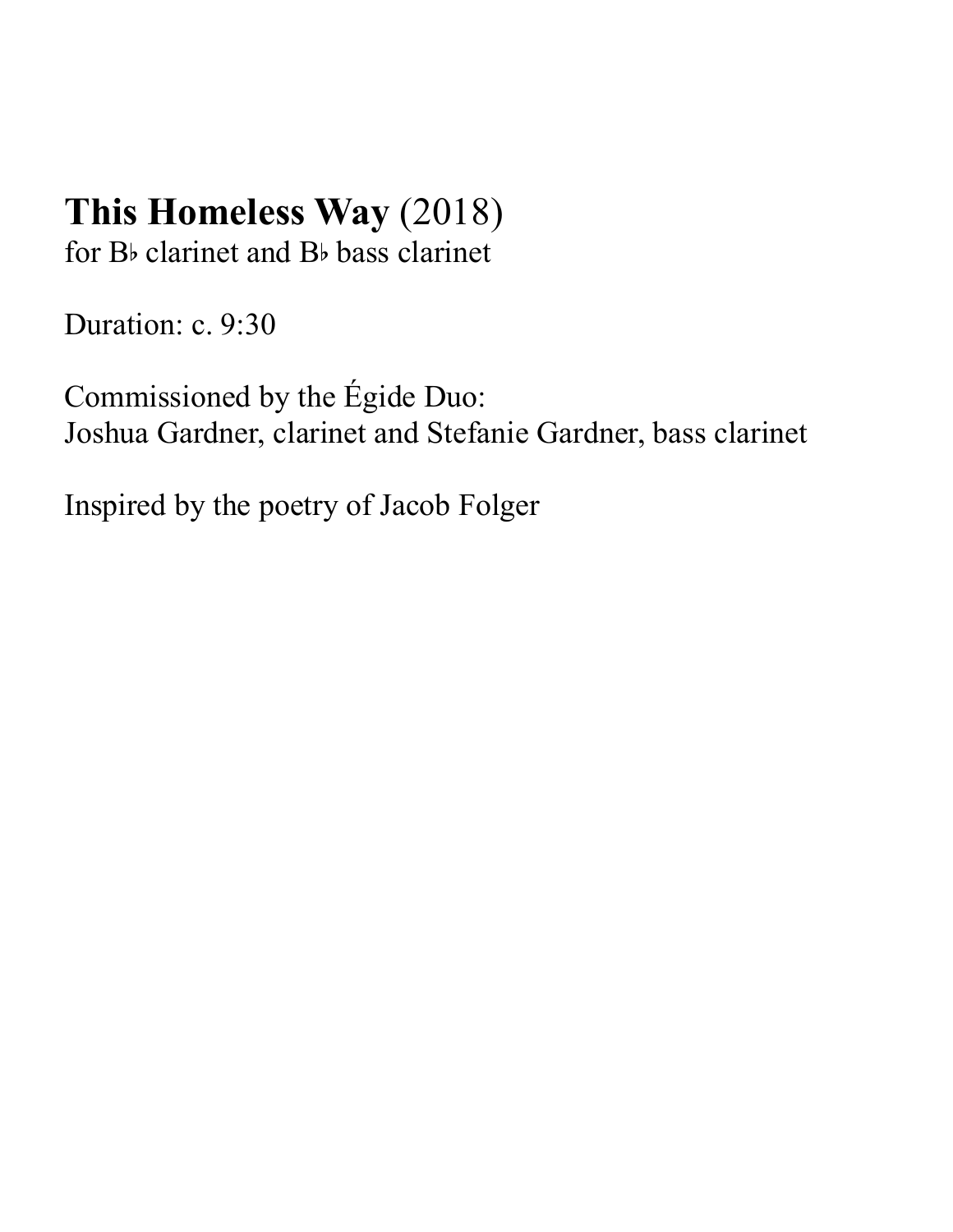### ABOUT JACOB FOLGER

This composition is inspired by three poems by Jacob Folger, a formerly homeless person who now runs an organization called "Friend to the Homeless" (www.friendtothehomeless.org), whose purpose is "to educate on Homelessness and help people to discover simple things they can do to ease the lives of Homeless People."

The Friend to the Homeless website provides this description of his background:

"I spent my childhood running for cover in a volatile home and drew the line when I was fourteen. I chose Homelessness over coexisting with a violent father. It was an awful choice, but I was intact and very glad for that. The "glad" soon wore off however. Just basic survival was a battle everyday. I nearly starved on more than one occasion and the cold of the winters tore into my very being. I never really got away from the Homelessness until I joined the Army when I was 18 years old. I served as a Paratrooper in the 82nd Airborne. When I had completed my tour of duty in the military, I became a handyman and soon thereafter, I felt a strong urge to work with Homeless People. After having been Homeless myself for so long, I felt a strong compassion for Homeless People and wanted to do something to help them. I began working with a project in Herndon Virginia. It was a home for Homeless People set up much like any typical home any family would have. And I employed people that lived there to work with me in my handyman business. My business supported the household expenses and paid the rent. I found this work with Homeless People to be extremely rewarding. Having a desire to learn more about Homeless People, I picked up and headed for East Harlem in New York City in 1982. That experience was deep into a world I would never experience again. Life was cold there for everyone. And Homeless People could not have had it worse. I took on quite an education there about Homelessness and many of the causes. In 1983, I began my own project, a home for Homeless People. It was very small with no more than 2 guests at a time. But even then, there were a lot of issues to deal with and without the help of a team of like-minded individuals to help me, I soon became burned out. My personal life began to falter and I took to drinking which was a major downfall for me. My life spiraled out of control and I ended up Homeless again. But still, as a Homeless Person, I continued to reach out to others like me by giving Homeless People care packages of clothing and other necessities. I did get sober and landed on my feet in 2007. And at that time, I launched Friend to the Homeless. At first and still, its purpose is to help those who have never been homeless to connect with those who are through Homeless stories, poetry, images, video and the sharing of my personal experiences as a Homeless Person. All told, I was Homeless for 13 years.Today, Friend to the Homeless is a venue for anyone who wants to help Homeless People with care package giving through our training, support and mentoring programs. In addition, Friend to the Homeless continues to help educate and connect those who have never been homeless with those who are."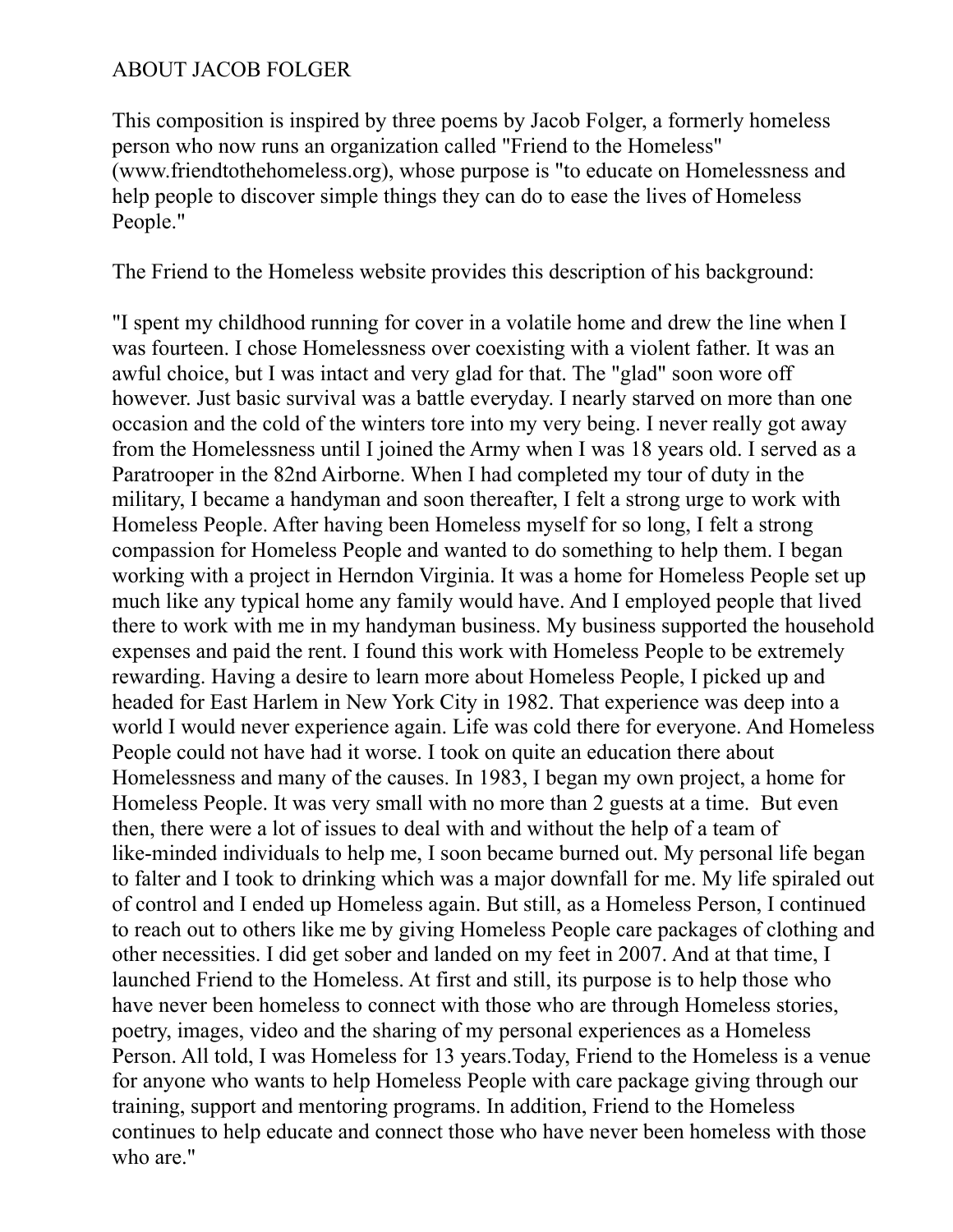## **A Shiver Is All**

By Jacob Folger

Summer drops off to Autumn Leaves change and blow free Days darken early A shiver is all

A clear cold night Wind whistling through trees Frost keeping me up A shiver is all

A cold dank stairwell One blanket not two No pillow for my head A shiver is all

A sweet Christmas home Cozy and warm Comfort completely But for me, a shiver is all

#### **Am I Invisible?**

By Jacob Folger

People pass me by I must not be here Sitting alone, down and out No one will come near.

No gaze from another No concern for me I am completely by myself On this cold street.

In the Morning I wake From my Homeless sheets Where I slept the night before Should I even call it sleep?

Homeless I am Forgotten by the world Am I invisible? Am I invisible?

### **This Homeless Way**

By Jacob Folger

It has been years and years and years since I left that awful life The freezing cold, the sweaty hot, being lost in time The isolation, the loneliness, am I not even of this earth? Will my life ever have meaning? What will it ever be worth?

I had not bathed myself in so many, many months My clothing was so filthy, man I surely must have stunk Everything I owned in the world was within my very reach This life I had not chosen had completely taken over me.

Terrible fears plagued me, would I lose my little spot? No one must know I'm living here, absolutely not I had to hide my life from the world, of which I was not a part This whole life I was living was hurting me a lot.

It took so many years before I landed on my feet Still could I walk among the world? Was I really free? Yes, I guess I have a home I can almost call my own But even though, it is all still, so very bitter sweet.

So now I do have a home but there is little change in me I still have the homeless habits, that homeless mentality I think I will, in some way, always feel I'm still on the street Do other former homeless people feel the same as me?

So if you know me now, if you see the same clothing day to day For some reason It is difficult to even want to bathe And I worry about tomorrow, If I still will have a home Please know I am trying, it is hard to change this homeless way.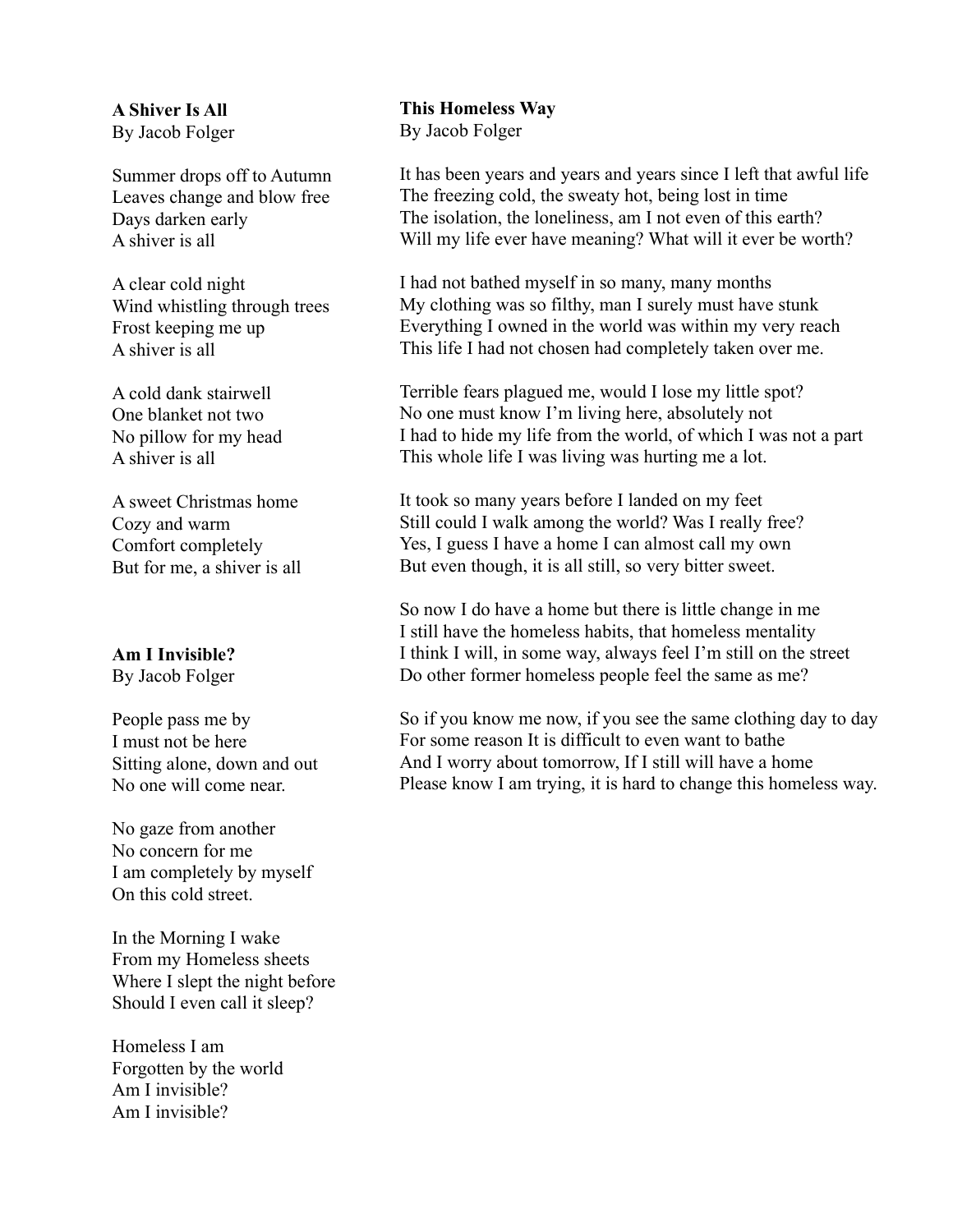## This Homeless Way

for Bb clarinet and Bb bass clarinet Jonathan Russell

Commissioned by the Égide Duo: Joshua Gardner, clarinet and Stefanie Gardner, bass clarinet

Inspired by the poetry of Jacob Folger

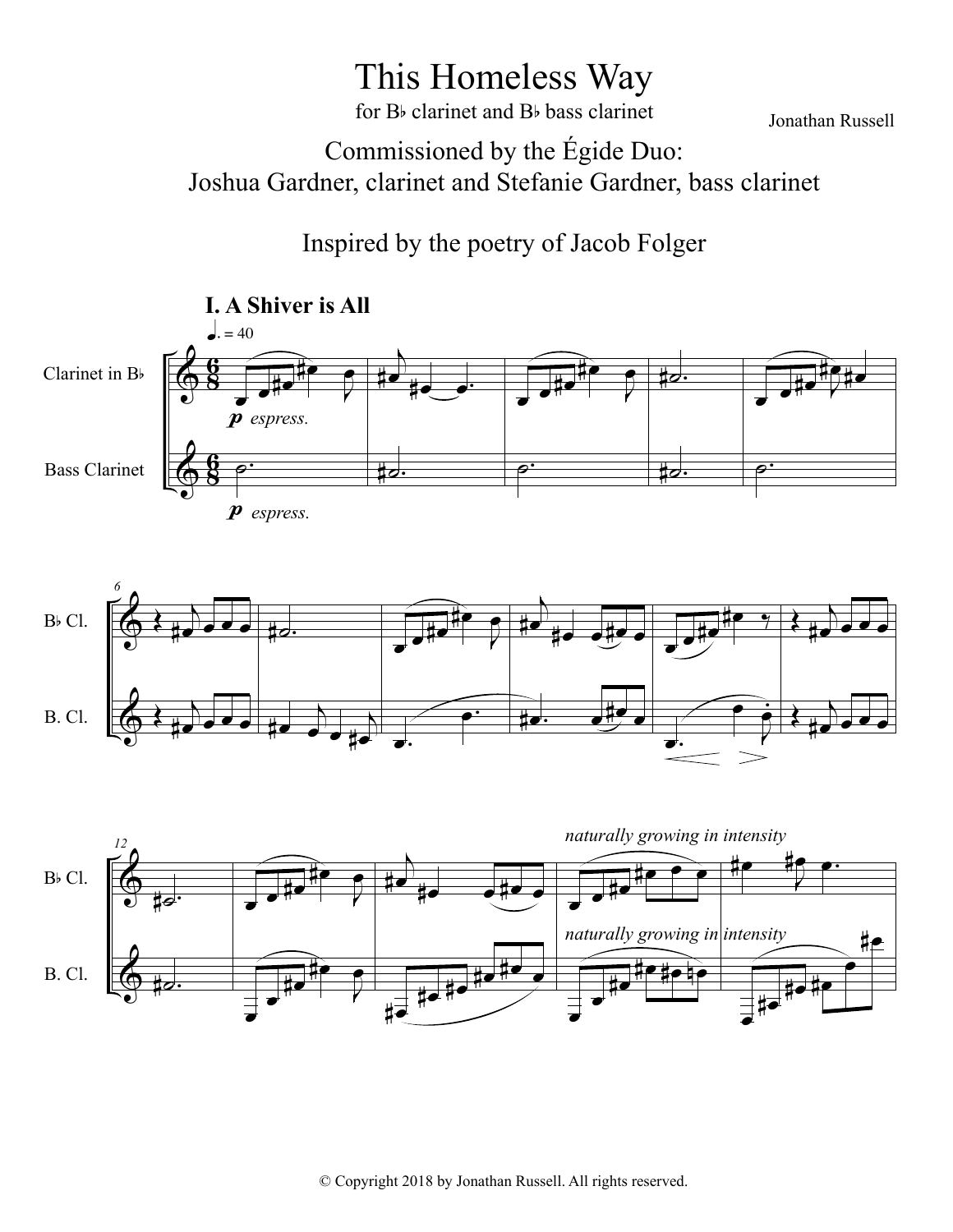





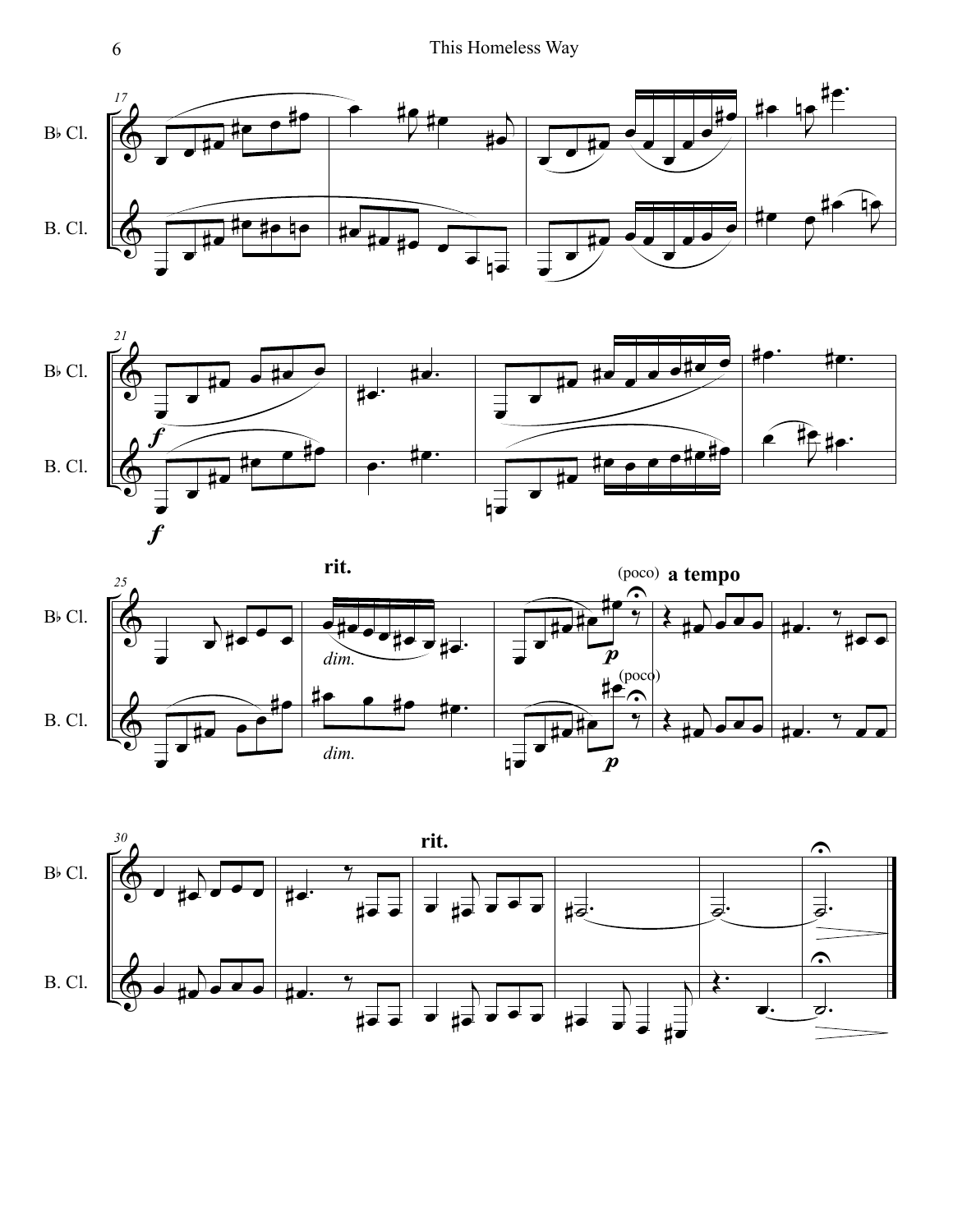







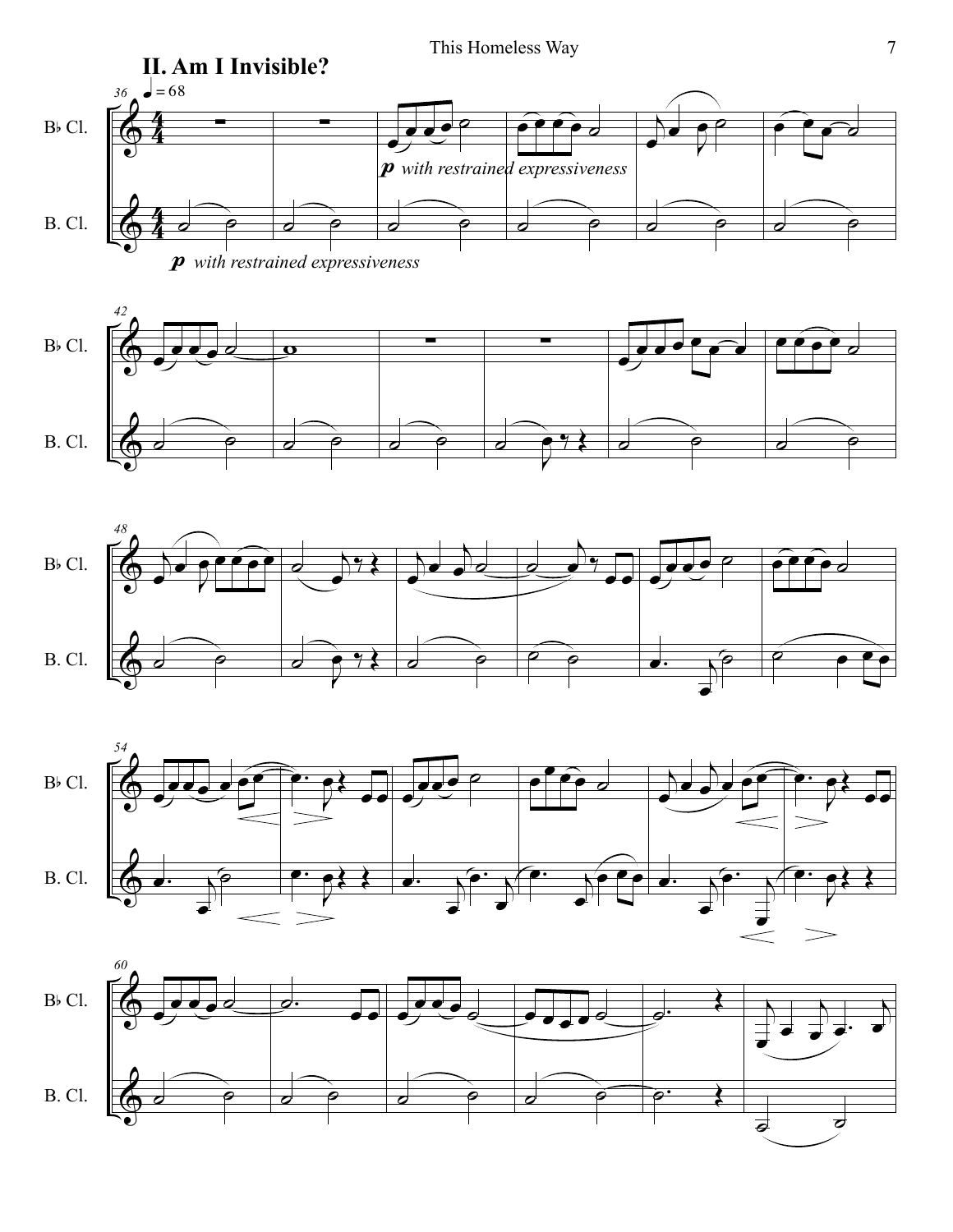

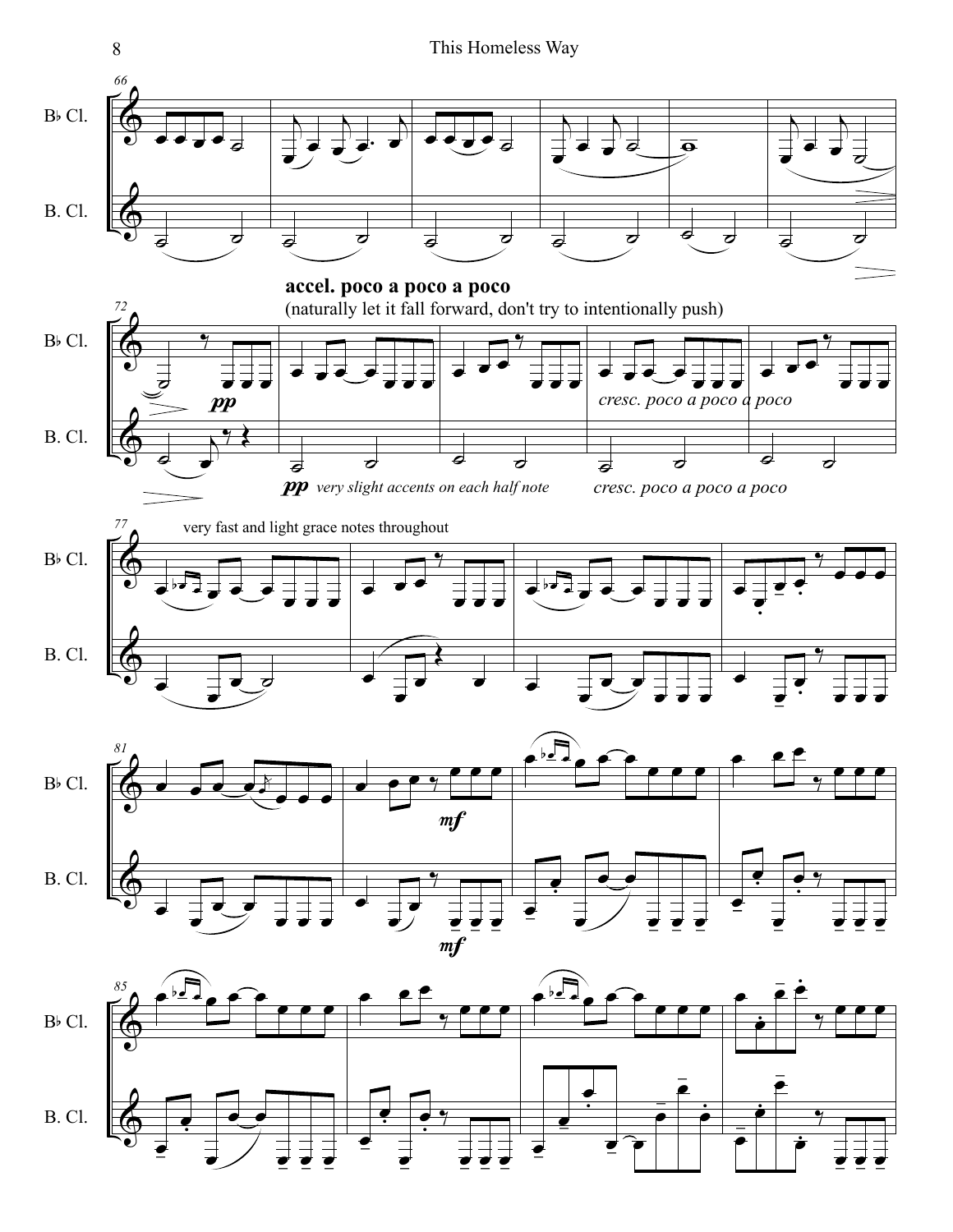This Homeless Way 9









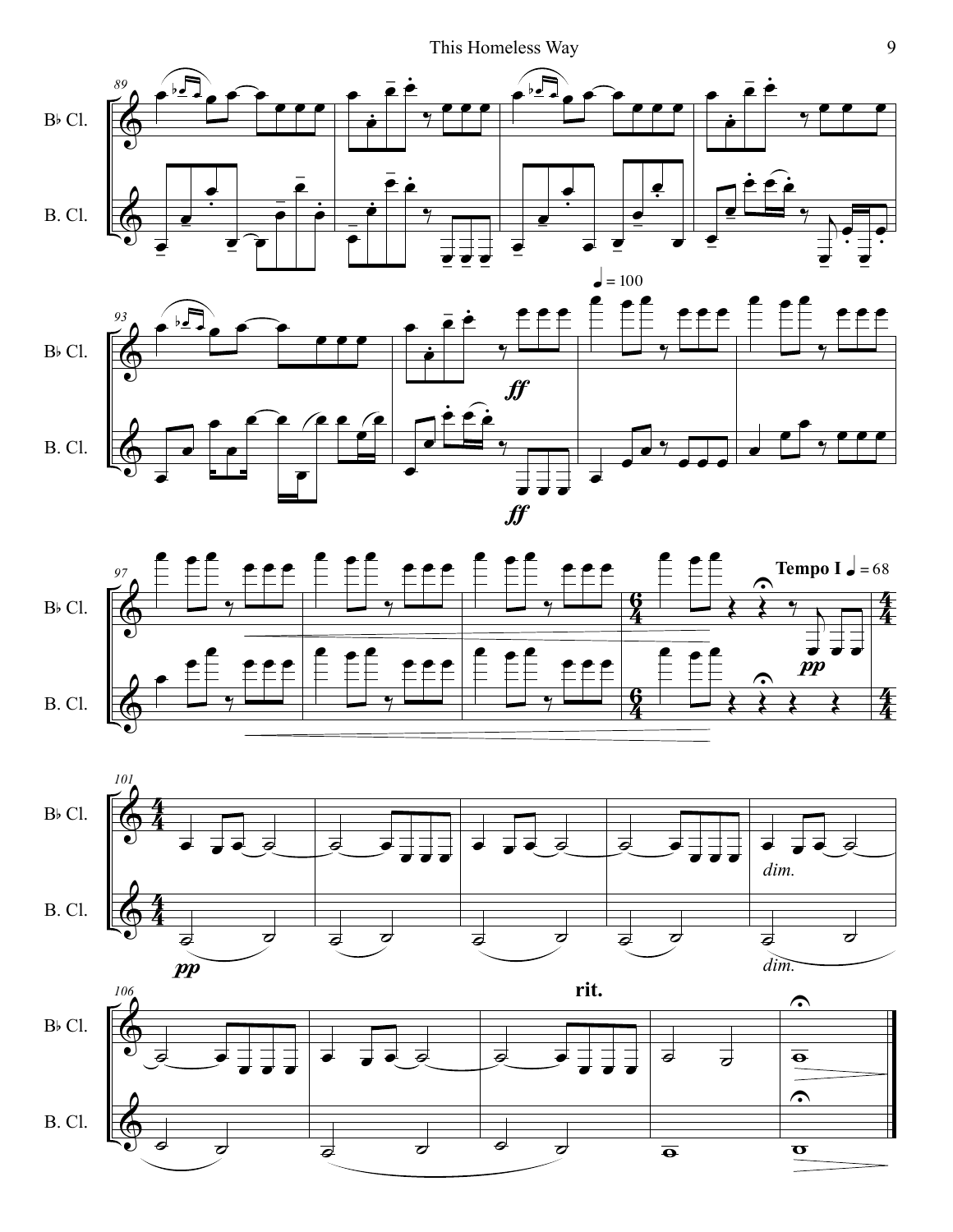#### 10 This Homeless Way